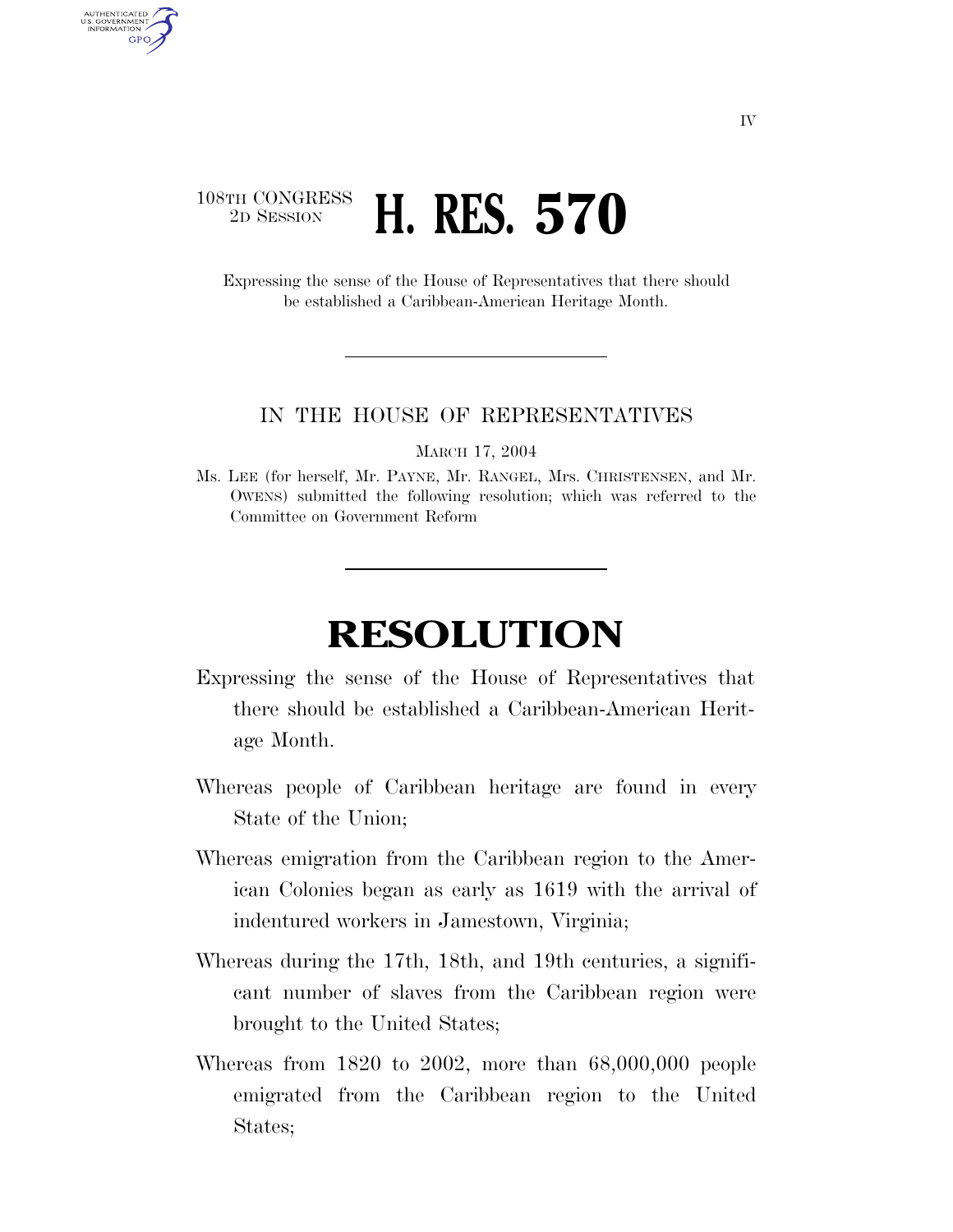- Whereas much like the United States, the countries of the Caribbean faced obstacles of slavery and colonialism and struggled for independence;
- Whereas the countries of the Caribbean share a similar racial, cultural, and religious heritage;
- Whereas the independence movements in many countries in the Caribbean during the 1960's and the consequential establishment of independent democratic countries in the Caribbean strengthened ties between the region and the United States;
- Whereas Alexander Hamilton, a founding father of the United States and the first Secretary of the Treasury, was born in the Caribbean;
- Whereas there have been many influential Caribbean-Americans in the history of the United States, including Jean Baptiste Point du Sable, the pioneer settler of Chicago; Claude McKay, a poet of the Harlem Renaissance; James Weldon Johnson, the writer of the Black National Anthem; and Shirley Chisolm, the first African-American Congresswoman and first African-American woman candidate for President;
- Whereas the many influential Caribbean-Americans in the history of the United States also include Colin Powell, the first African-American Secretary of State; Sidney Poitier, the first African-American actor to receive the Academy Award for best actor in a leading role; Harry Belafonte, a musician, actor, and activist; Marion Jones, an Olympic gold medalist; and Al Roker, a meteorologist and television personality;